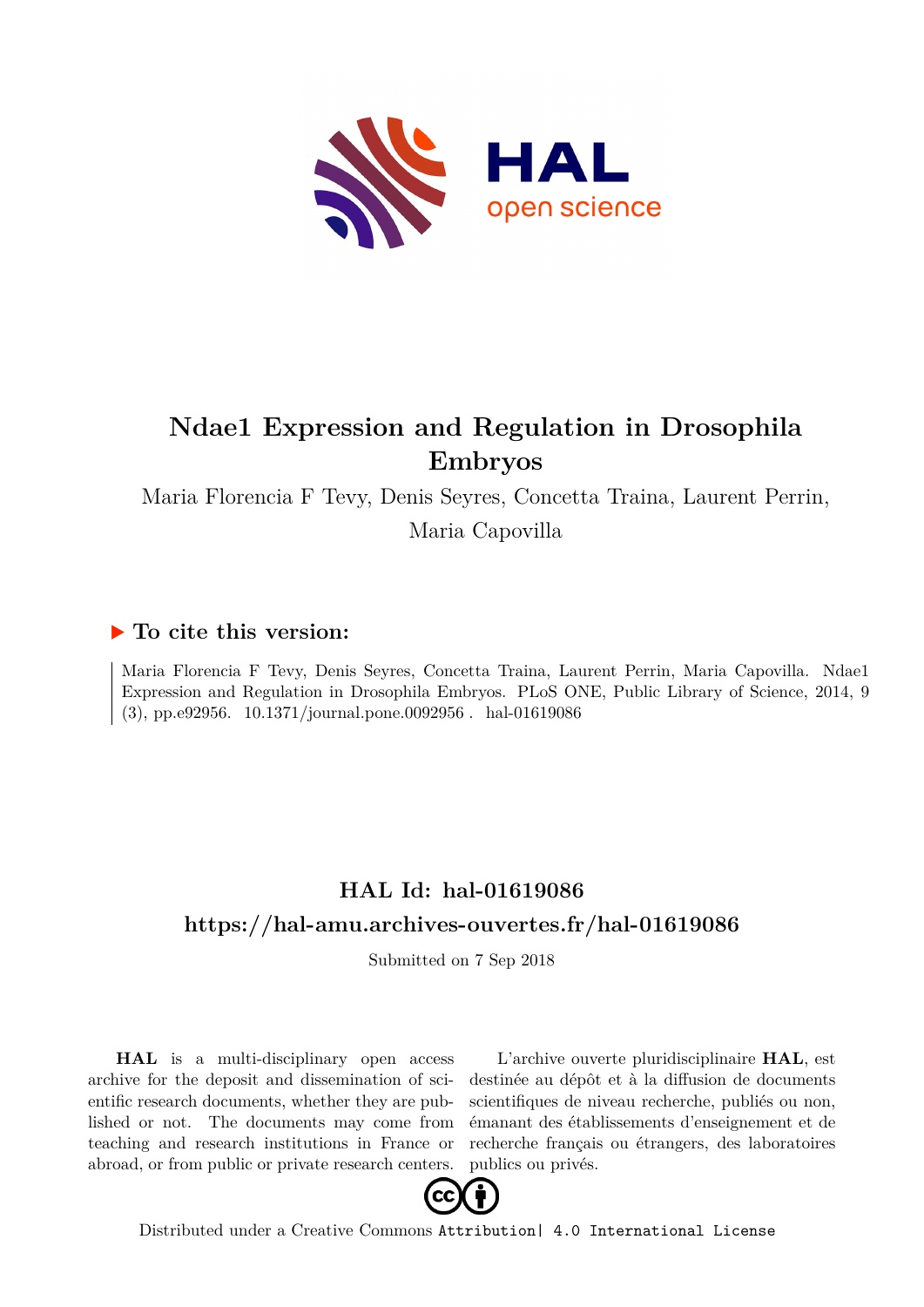CrossMark

# **Ndae1 Expression and Regulation in Drosophila Embryos**

### Maria Florencia Tevy<sup>1¤</sup>, Denis Seyres<sup>2,3</sup>, Concetta Traina<sup>1</sup>, Laurent Perrin<sup>2,3,4</sup>, Maria Capovilla<sup>5</sup>\*

1 Dulbecco Telethon Institute, Department of Life Sciences and Biotechnology, University of Ferrara, Ferrara, Italy, 2 INSERM, UMR 1090 TAGC, Marseille, France, 3 Aix-Marseille Université, UMR1090 TAGC, Marseille, France, 4 CNRS, Marseille, France, 5 Institut Sophia Agrobiotech, UMR 7254 INRA/CNRS/UNS, Sophia Antipolis, France

#### Abstract

The construction and prediction of cell fate maps at the whole embryo level require the establishment of an accurate atlas of gene expression patterns throughout development and the identification of the corresponding cis-regulatory sequences. However, while the expression and regulation of genes encoding upstream developmental regulators such as transcription factors or signaling pathway components have been analyzed in detail, up to date the number of cis-regulatory sequences identified for downstream effector genes, like ion channels, pumps and exchangers, is very low. The control and regulation of ion homeostasis in each cell, including at blastoderm stages, are essential for normal embryonic development. In this study, we analyzed in detail the embryonic expression pattern and cis-regulatory modules of the Drosophila Na<sup>+</sup>-driven anion exchanger 1 (Ndae1) gene, involved in the regulation of pH homeostasis. We show that Ndae1 is expressed in a tight and complex spatial-temporal pattern. In particular, we report that this downstream effector gene is under the control of the canonical dorsal-ventral patterning cascade through dorsal, Toll, twist and snail at early embryogenesis. Moreover, we identify several cis-regulatory modules, some of which control discrete and non-overlapping aspects of endogenous gene expression throughout development.

Citation: Tevy MF, Seyres D, Traina C, Perrin L, Capovilla M (2014) Ndae1 Expression and Regulation in Drosophila Embryos. PLoS ONE 9(3): e92956. doi:10.1371/ journal.pone.0092956

Editor: Diego E. Rincon-Limas, University of Florida, United States of America

Received September 24, 2013; Accepted February 27, 2014; Published March 27, 2014

Copyright: © 2014 Tevy et al. This is an open-access article distributed under the terms of the [Creative Commons Attribution License](http://creativecommons.org/licenses/by/4.0/), which permits unrestricted use, distribution, and reproduction in any medium, provided the original author and source are credited.

Funding: Funding provided by Dulbecco Telethon Institute grant n. 3021 (http://dti.telethon.it/). The funders had no role in study design, data collection and analysis, decision to publish, or preparation of the manuscript.

Competing Interests: The authors have declared that no competing interests exist.

\* E-mail: Maria.Capovilla@sophia.inra.fr

¤ Current address: Center for Genomics and Bioinformatics, Universidad Mayor de Chile, Camino La Piramide, Santiago, Chile

#### Introduction

Throughout embryogenesis, morphogen gradients and signaling molecules lead to a precise combination in the spatial distribution of gene expression. During this process, effector genes are switched on and off through their cis-regulatory sequences in a highly dynamic manner to grant cell fate and achieve a specific developmental program. For the construction, prediction and validation of cell fate maps at the whole embryo level, a main issue is to acquire an accurate atlas of gene expression patterns and their corresponding cis-regulatory sequences [1–3]. In addition, one of the major challenges of today embryology is to infer spatiotemporal cis-regulatory activity based on in vivo transcription factor binding and enhancer activity data. In Drosophila, numerous methods to computationally predict or validate cis-regulatory sequences at a genome wide scale have been developed [2,4–6]. Despite these many efforts, the number of *cis*-regulatory sequences of downstream effector genes is very low. Hence, in this era of genomics and high throughput analysis, traditional methods are still useful to complement and refine findings, adding accuracy to databases for the community.

Among the downstream effector genes whose regulatory network is yet to be unraveled are ion channels, pumps and exchangers. Normal embryonic development depends on the control of essential functions like ion homeostasis and the inability to maintain ion homeostasis leads to severe developmental defects [7] and diseases, called channelopathies [8,9]. However, there are still few studies on how morphogen gradients and master regulators affect ion homeostasis in Drosophila embryogenesis. One such study reveals how calcium gradients are required for specification of the dorsal embryonic region and how this gradient is inhibited in  $pipe$ ,  $Toll$  ( $Tl$ ), and *dorsal* ( $dl$ ) mutants, but is unchanged in decapentaplegic or punt mutants. At stage 5 of Drosophila embryonic development a calcium gradient is formed and is used for patterning the embryo through the suppression of ventral calcium concentrations [10,11]. Ion channels, pumps and exchangers are also useful markers of cell fate determination, as it has been observed during Drosophila neuronal specification. Indeed, different neurons are specified by different sets of TFs activating different sets of ion channels, which in turn confer distinct electrophysiological properties to each particular type of neuron [12,13].

Drosophila Ndae1 encodes a membrane-associated protein of 1,030 aminoacids, with homology to the vertebrate family of Na<sup>+</sup> dependent  $Cl^{-}/HCO_{3}^{-}$  exchangers [14]. When expressed in Xenopus oocytes, Ndae1 mediates the exchange of  $Na<sup>+</sup>$ ,  $Cl<sup>-</sup>$  and  $HCO$  independently of  $HCO_3^-$ , in order to maintain intracellular hydrogen ion concentration (pH) [14–16]. The regulation of pH is fundamental for cell viability, metabolism and action potentials [15,17].

In Drosophila embryos, Ndae1 expression has been detected at blastoderm stages, and later in the alimentary tract, Malpighian tubules, salivary glands, mesectoderm, anal pads and nervous system [14,18]. Altogether these data reinforce the notion that Ndae1 may be a key pH and osmoregulatory protein during early development and may contribute to baso-lateral ion transport in Drosophila epithelia and in the nervous system. Hence, Ndael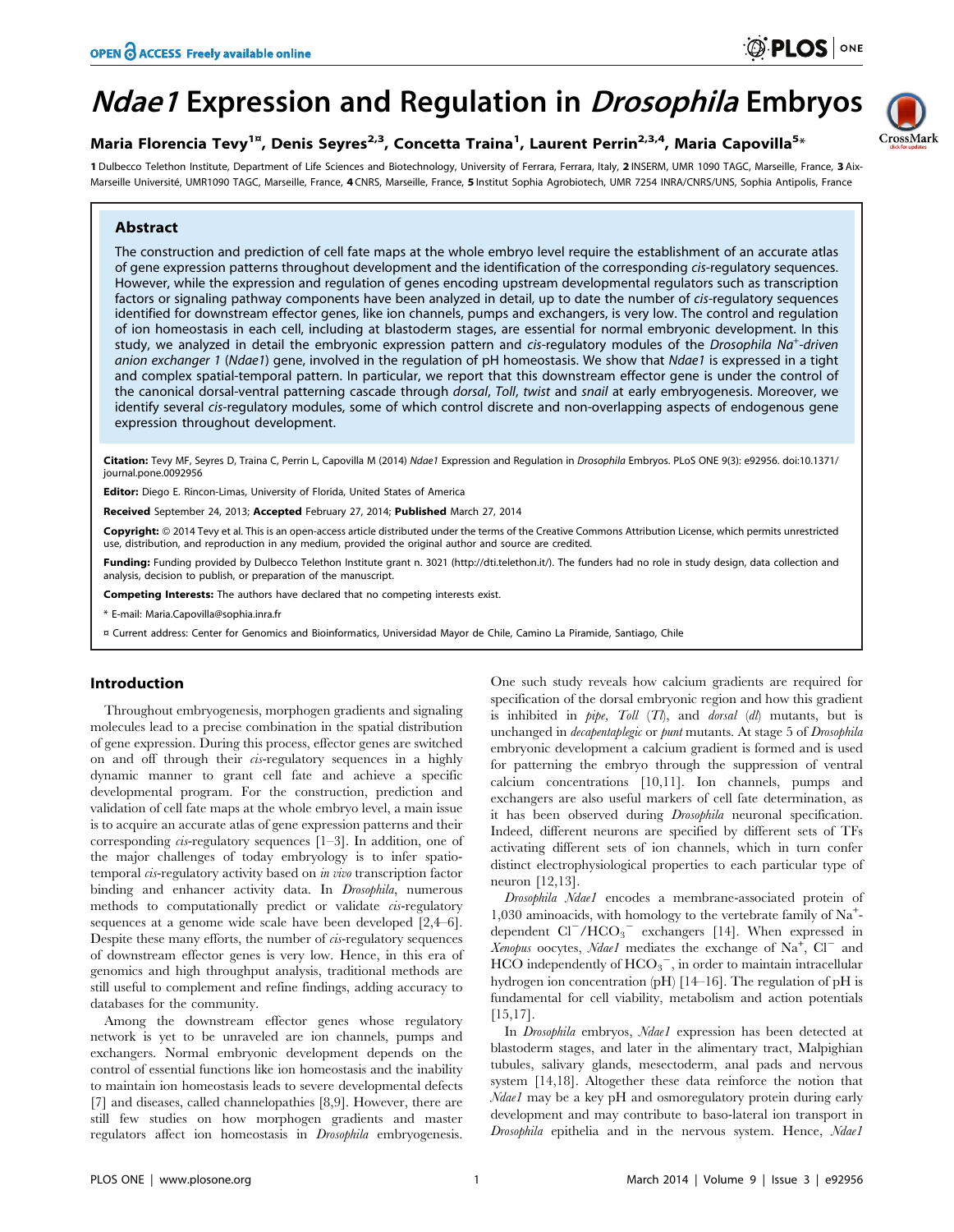expression must be under tight dynamic control throughout development and therefore constitutes an interesting candidate to study its regulation.

In vertebrates,  $\text{Na}^+$ -dependent Cl $^-$ /HCO<sub>3</sub> $^-$  exchangers are a very extensive gene family constituted by a large number of proteins and isoforms [16,19,20]. Like *Drosophila Ndae1*, many members of this family are widely expressed. Among their functions, is the maintenance of intracellular pH. The importance of these channel functions is illustrated by studies in knock out models and the human diseases to which they have been linked (reviewed in [16,20]). For example, SLC4A4 has been demonstrated to be expressed in the colon and kidneys and knock out mice  $(NBCe1^{-1})$  show metabolic acidosis and intestinal blockage ([21] and references therein). Further, members of this family of transporters, like Drosophila Ndae1, are expressed in the brain, though the differential expression in neuronal and glial subtypes still requires further investigation. Because neuronal activity may provoke changes in pH and localized changes in pH may in turn trigger neuronal activity [22], the functions of these channels in the brain is crucial for the adequate functioning of network excitability. Indeed, the  $Na^+$ -driven  $Cl^-/HCO_3^-$  exchanger Slc4a8 was shown to be localized to presynaptic terminals of glutamatergic neurons and hippocampal cultured neurons of knock out mice show impaired glutamate release that can be alleviated by increasing intracellular pH [23]. Likewise, Slc4a10 null mice show reduced neuronal excitability [24]. Importantly, SLC4A10 has been found to be mutated in patients with epilepsy [25,26] and has been associated to autism spectrum disorders [27]. These growing body of evidence points out to a prominent role of  $Na<sup>+</sup>$ -driven  $Cl<sup>-</sup>/HCO<sub>3</sub><sup>-</sup>$  exchangers and  $Ndael$  in network excitability. More and more, evidence suggests that alterations in network excitability not only drive brain plasticity mechanisms, but also constitute the early molecular preclinical symptom of many epilepsies, psychiatric disorders and neurodegenerative diseases like Alzheimer disease or Parkinson [28–30]. Considering the high complexity of vertebrate models and in particular their high genetic redundancy, alternative models are required for the study of the functions and regulation of bicarbonate transporters.

Here, we accurately analyze *Ndael* expression in embryos using a highly sensitive in situ hybridization technique. We report Ndael as one of the few downstream effector genes under the control of the classical dorsal-ventral (DV) patterning cascade acting through twist (twi) and snail (sna). Moreover, we show the analysis of several Ndae1 cis-regulatory sequences and demonstrate that the complex pattern of Ndae1 spatio-temporal expression is driven by multiple enhancers.

#### Materials and Methods

#### Transformation constructs

All DNA fragments have been amplified by PCR using the KOD or KOD XL (when greater than 3,000 bp) DNA Polymerase (Novagen, Toyobo). The following constructs (except for pMC035) have been cloned from a  $w^{1118}$  genomic DNA template into the P{CaSpeR-hs43-AUG-betagal} (CHAB) vector (V. Pirrotta, unpublished data) in their endogenous orientation. In the oligonucleotides, the linkers are shown in bold and the restriction sites are underlined. pMC008: 2,400 bp corresponding to intron I amplified with the primers FWD 5'-GGGCGGCCGCCTGAAAAGAA-GAGTGGCATT-3' (oMC007) and REV 5'-GGGGATCCG-TAAGTAGGACGGTGTGATT-3' (oMC008) and cloned into NotI/BamHI. pMC013: a 4,000 bp BamHI-Xba I fragment corresponding to the most 5' fragment of the 5'UTR was CRE excised from a lambda PS library, subcloned in BamHI/XbaI of pBluescript KS+, excised with BamHI and NotI and cloned into CHAB in BamHI/NotI. pMC020: 963 bp corresponding to the complete 3'UTR of Ndae1 amplified with the primers FWD 5'-CCGCTCGAGCTTCAATATAAAATGGCATATTTGCA-3' (oMC031) and REV 5'-CGGAATTCAAAATCCCACGGAC-CAGTG-3' (oMC032) and cloned into XhoI/EcoRI. pMC024: 1,353 bp corresponding to introns VIII and IX in addition to exon IX amplified with the primers FWD  $5'$ -TTGCTCGAGCTG-TAATATAAACCATTGGGTACAGTT-3' (oMC033) and REV  $5^\prime$  -CCGGAATTCGTGAGTCGAATAAATCAATTAAAACAA-3 $^\prime$ (oMC034) and cloned into XhoI/EcoRI. pMC025: 2,628 bp corresponding to a fragment of the 5'UTR overlapping with  $pMC027$  and  $pMC029$  amplified with the primers FWD  $5'$ -GGATCCGGTGTGCTAATCAAGTTTACGTCG-3' (oMC013) and REV 5'-CCGCGGACAACAGGGCGTATGAATTCG-3' (oMC014) and cloned into BamHI/SacII. pMC026: 2,689 bp corresponding to introns II and III amplified with the primers FWD 5'-GGCTCGAGGTTCAAGGATACTTTATGAGAAACAGA-3' (oMC037) and REV 5'-GGGGAATTCGTGAGTCGAGCT-TCACTTTTTAAAG-3' (oMC038) and cloned into XhoI/EcoRI.  $pMC027: 4,600$  bp corresponding to a fragment of the  $5'UTR$ amplified with the primers FWD  $5'$ -CGGGATCCCAACCCAA- $CACCCCTTCA-3' (oMC017#2)$  and  $REV 5'$ -ATCCGCGGCC-CAAAGTGGACATGCAG-3' (oMC018#2) and cloned into BamHI/SacII. pMC028: 3,343 bp corresponding to intron III amplified with the primers FWD 5'-CCGCTCGAGCTGCAT-TAGTCGCGTTTTTTTT-3' (oMC035) and REV 5'-TTTTT-GCGGCCGCGTGAGTATGGGGGTGTTCAC-3' (oMC036) and cloned into XhoI/NotI. pMC029: 4,272 bp corresponding to a fragment of the 5'UTR amplified with the primers FWD 5'- $CGGGATCCGGCGATCTTTAAACTGAAGCA-3' (oMC015#2)$ and REV5'- ATCCGCGGGACAACAGGGCGTATGAATTC-3' (oMC016#2) and cloned into BamHI/SacII. pMC035: 3,343 bp corresponding to intron IV amplified from the RP9816C17 BAC DNA with the primers FWD 5'-CCGCTAGCCTGCATTAGTC-GCGTTTTTTTT-3' (oMC057) and REV 5'-CCAGATCTTGAG-TATGGGGGTGTTCAC-3' (oMC060) and cloned into NheI/Bglll of the pH-Stinger vector [31].

#### Fly strains

 $dl^I$  (BL#3236),  $dl^4$  (BL#7096), Tl<sup>10B</sup> (BL# 30914), twi<sup>1</sup> (BL#2381),  $sna^{18}$  (BL#2311),  $twi^3$ ,  $sna^{18}$  (BL#3299) mutants and  $w^{1118}$  (BL#5905) flies were acquired from the Bloomington Drosophila Stock Center (Bloomington, IN, USA). Because the  $dl^1$ and  $d\vec{l}^4$  stocks resulted homozygous lethal, transheterozygote  $dl^1$ /  $dl^4$  females were generated and used to lay eggs after crossing to  $w^{1118}$  males. All constructs were injected into  $w^{1118}$  embryos by standard procedures to make transgenic flies bearing the same name as the transgene they carry.

#### In situ hybridization and immunohistochemistry

The Ndae1 sense probe was synthesized from a full length Ndae1 cDNA (AF047468) cloned into the pGEM-T easy plasmid [32] linearized with SacII and transcribed with the SP6 RNA polymerase using the Riboprobe Combination System kit (Promega, Madison, WI) and the DIG RNA Labeling Mix (Roche, Indianapolis, IN). This cDNA encompasses the full *Ndae1* coding sequence and therefore allows revealing all characterized Ndae1 transcripts. The control sense probe was synthesized using the T7 RNA polymerase. The GFP probe was made as previously [33]. Embryos were fixed in 4% formaldehyde for 25 minutes and stored in 100% ethanol. Endogenous peroxidase was inactivated by incubation in  $3\%$  H<sub>2</sub>O<sub>2</sub> for 30 minutes. Then, embryos were post-fixed in PBS containing 8% Triton X-100 as in [34].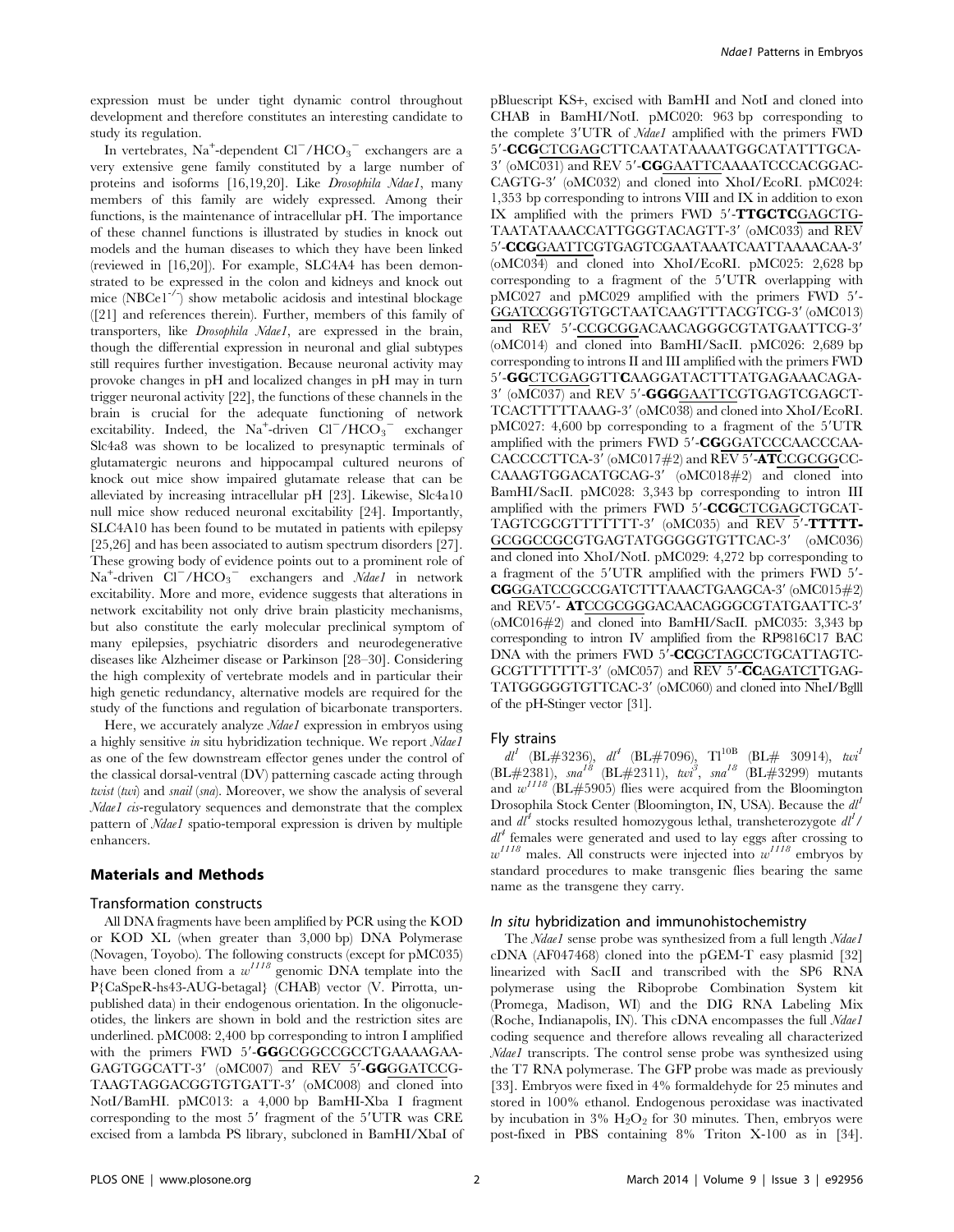Embryos were stained using the Tyramide Signal Amplification (TSA) Plus Biotin System (Perkin Elmer n. NEL700A001KT) following instructions except that SA-HRP (Perkin Elmer n. NEL750001EA) and TSA were diluted at 1:500. Endogenous biotin was blocked using the Avidin/Biotin Blocking kit (Vectorlab n. SP2001) before adding the biotinylated anti-Digoxigenin antibody. Details of the protocol are available in Text S1. All antibodies were previously pre-absorbed on embryos at a 1:10 dilution. The anti-Dig antibody (Jackson ImmunoResearch) was used at a 1:250 dilution. For immunohistochemistry, rabbit anti-b-Galactosidase (Life Technologies) and rabbit anti-GFP (Molecular Probes, Invitrogen) were used at a 1:500 dilution. Histochemical detection was carried out using biotinylated goat anti-rabbit IgG or biotinylated goat anti-mouse IgG (1:500 dilution) and the avidin/biotin reagents of the Vectastain Elite Kit (Vector labs). Color was revealed using  $0.5 \text{ mg/ml}$  3,3'-Diaminobenzidine tetrahydrochloride hydrate and approximately 0.0015–0.003%  $H<sub>2</sub>O<sub>2</sub>$ . For immunofluorescence, chicken anti-GFP (Aves Labs, Inc). rabbit anti-Mef2 (made by BioGenes) and Mab 22C10 (Hybridoma Bank) antibodies were used at a 1:1,000 dilution. Alexa 488 coupled goat anti-chicken and Alexa 555 coupled goat anti-rabbit secondary antibodies (Molecular Probes, Invitrogen) were used at 1:500. Slides were observed on a Zeiss LSM 510 confocal microscope.

#### Results and Discussion

Previously, Ndae1 transcripts have been detected by RT-PCR in embryos, larvae, pupae and adults [14]. In embryos, RNA was localized to the gut primordium, the mesoderm, the central nervous system (CNS) and the anal pads [14]. Subsequently, Ndae1 has been detected by tyramide-ampified FISH in the heart [32]. Using polyclonal antibodies, *Ndae1* protein was found to be present at blastoderm stages, in the mesectoderm, the alimentary tract (gut and Malpighian tubules), the central nervous system (CNS), the peripheral nervous system (PNS), the head sensilla and the anal pads [18]. In order to clear the discrepancies between Ndae1 transcript and protein localization, we performed in situ hybridization using a digoxigenin (DIG) labeled probe followed by tyramide amplification and revealing the staining by histochemistry (see Materials and Methods and Supporting Information). We found that Ndae1 transcripts clearly begin to be expressed at the cellular blastoderm stage (stage 5), in a ventral band that extends dorsally at the anterior and posterior ends of the embryo (Figure 1B). Ndae1 does not seem to be expressed in pole cells (Figures 1C and 1D, arrows) as instead previously reported [18]. At the beginning of gastrulation, *Ndae1* transcripts are observed in the head and weakly in the tail (Figure 1E). At germ band extension, Ndae1 is detected in numerous cells that resemble yolk nuclei (vitellophages) (Figure 1F and see also [http://insitu.fruitfly.](http://insitu.fruitfly.org/cgi-bin/ex/report.pl?ftype=1&ftext=CG4675) [org/cgi-bin/ex/report.pl?ftype=1&ftext=CG4675\)](http://insitu.fruitfly.org/cgi-bin/ex/report.pl?ftype=1&ftext=CG4675). At stage 13, expression in few amnioserosa cells is detected (Figure 1G, arrows) and Ndae1 begins to be expressed in the anal pads (Figures 1G and 1H, block arrows). At stage 14, lateral cells are labeled (Figure 1H, arrowhead). At stage 15, transcripts are detected in the CNS, in the brain and in lateral clusters of cells with a segmented pattern (Figures 2A–D, arrowheads). Expression in the anal pads (block arrows in figures 1 and 2) persists until the end of embryogenesis and could potentially contribute to the mechanisms of osmoregulation and salt stress tolerance. No expression is detected with the sense strand except for salivary glands (data not shown and see [33]). We did not detect RNA expression in the mesectoderm, in the gut, in the Malpighian tubules and in the heart. This discrepancy could be due to the time window of expression of the

transcripts in those tissues, which might be very narrow as Ndael expression changes very rapidly. However, in spite of the differences in the detection methods used (TSA-amplified in situ versus traditional in situ), our results comply with those found by BDGP [\(http://insitu.](http://insitu.fruitfly.org/cgi-bin/ex/report.pl?ftype=1&ftext=CG4675) [fruitfly.org/cgi-bin/ex/report.pl?ftype=1&ftext=CG4675](http://insitu.fruitfly.org/cgi-bin/ex/report.pl?ftype=1&ftext=CG4675)), despite few differences. Thus, our data reinforce the confidence in high throughput analysis of gene expression patterns in Drosophila that are publicly available while providing important complementary information.

Establishment of DV asymmetry in the early Drosophila embryo is largely under maternal control [35–38]. In the oocyte, the dl morphogen is distributed in the cytoplasm. Upon fertilization, activation of the  $Tl$  pathway is triggered when the maternal ligand spaztle binds to the transmembrane receptor  $Tl$  on the ventral side of the embryo [39–41]. Ultimately,  $Tl$  signaling leads to the nuclear localization of the dl morphogen specifically on the ventral side [42–44]. This is the initial cue for DV axis formation in the embryo. We investigated whether this pathway regulates the early ventral expression of Ndae1. In the majority (approximately 80%) of embryos from  $dl^1/dl^4$  transheterozygous mothers, no Ndae1 expression is observed (Figure 3A compared with figures 1A and 1B). Consistently, in embryos from  $T_l^{10B}$  mothers, where the  $T_l$ receptor is constitutively active, *Ndae1* expression extends dorsally (Figure 3B) emphasizing the role of the DV pathway in the control of early  $Ndael$  expression. Noticeably, in few overstained  $dl^{1}/dl^{4}$ embryos some residual expression is observed anteriorly (Figure 3E), suggesting that Ndae1 is also under the control of the anterior and/or the terminal pathways.

Due to the activation of the  $Tl$  receptor, Dl nuclear localization is highest in the ventral region. The activation of dl target genes occurs in a concentration dependent manner and has been subdivided in three categories (reviewed in [38,45,46]). twi and sna are the first two zygotic genes expressed in the ventral regions of the embryo in a domain where the levels of nuclear Dl are highest [47–49]. During gastrulation, dl, twi and sna cooperate to pattern ventral cell invagination to form the mesoderm [50,51]. Mutants for either twi or sna fail to undergo a ventral invagination and lack mesodermal tissue. As Ndae1 transcripts are expressed ventrally until gastrulation (Figures 1A and B), we explored Ndae1 expression in twi and sna mutants. In twi (Figure 3C) or sna (Figure 3D) mutant embryos, no Ndae1 expression is detected. Accordingly, we observed that in twi, sna double mutants Ndae1 transcripts are also not present (data not shown). Altogether these data indicate that Ndae1 is under control of the classical DV patterning cascade, in agreement with high throughput studies attempting to establish clusters of co-expressed genes at blastoderm stages, where *Ndae1* was predicted to be co-expressed with sna and twi [3].

To fully understand animal transcription networks and predict cell fate, it is essential to measure the 3D spatial and temporal expression patterns of TFs and their downstream effectors and accurately map the cis-regulatory sequences of these TF targets [1,52]. To this purpose,  $\textit{Ndael}$  is an appealing candidate because it is a downstream effector gene with a highly dynamic expression pattern during development. From a different point of view, the study of the cis-regulatory sequences of Ndae1 might provide insights on its expression pattern discrepancies. Thus, we decided to study Ndae1 enhancers through traditional methods. We first made  $lac\zeta$  reporter constructs covering the whole genomic region of Ndae1 from the previous gene (CG13786) to the next one (iconoclast) (Figure 4). Using immunohistochemistry, we observed that four out of nine reporter constructs do not drive any expression (Figure 4A, crossed constructs). We found that construct pMC024 (Figure 4B) drives  $lac \gtrsim$  expression in the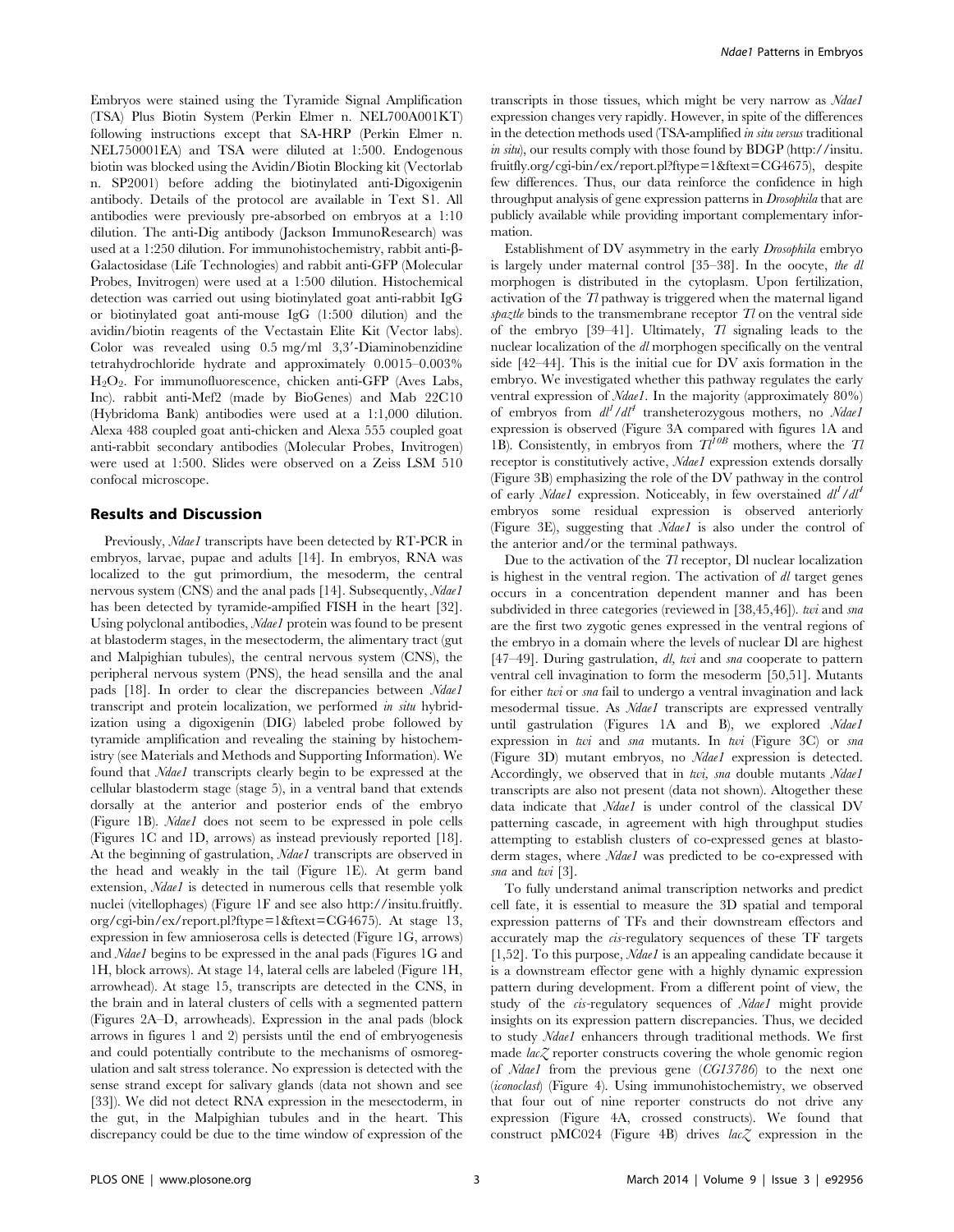

Figure 1. Ndae1 expression in early embryogenesis. Ndae1 expression patterns in embryos detected by in situ hybridization with TSA amplification followed by histochemistry (same as in figures 2 and 3). (A) Ventral expression in a ventral view of a stage 5 embryo. (B) Ventral expression in a lateral view of a stage 5 embryo. (C) Lateral view of the posterior end of a stage 5 embryo. Ndae1 is not expressed in pole cells (arrow). (D) Lateral view of the posterior end of a stage 6 embryo. No Ndae1 transcripts are observed in pole cells (arrow). (E) Lateral view of a gastrulating stage 6 embryo showing strong expression in the head and weak in the tail. (F) Lateral view of a stage 10 embryo. Ndae1 is likely expressed in yolk cells. (G) Stage 12 embryo with amnioserosa expression (arrows) and the beginning of anal pad expression (block arrow). (H) Lateral view of a stage 14 embryo showing expression in lateral cells (arrowhead) and in the anal pads (block arrow). doi:10.1371/journal.pone.0092956.g001

hemocytes, thus it probably belongs to a different gene. To better investigate the activity of this enhancer, we carried out in situ hybridization to detect lac<sub>Z</sub> mRNA in pMC024 embryos (Figure 4C). Protein and mRNA expression appear very similar. Construct pMC028, covering the fourth  $Ndael$  intron, drives  $lac\bar{\chi}$ expression in the CNS (pMC028, Figure 4D), a domain of expression of Ndae1 (Figure 2). Ndae1 is one of the few ion exchangers with known functions in the control of cellular pH that have been described in the nervous system of Drosophila and pMC028 is a rare ion exchanger enhancer. We hope that in the future it will be a useful tool for studies on transcription control, specification in cells of the nervous system and network excitability. It would be interesting to understand whether the concentration of Ndae1 is altered upon an action potential and whether the neuronal/glial selective loss of Ndae1 affects excitability.

Construct pMC028 drives expression also in a dorsal line of cells. In order to determine their belonging, we cloned the same intronic fragment into the pH-Stinger vector [31] (pMC035; Figure 4E) and observed that it drives GFP expression in the same

domains as the  $lac\zeta$  construct, but with a higher signal. To determine the nature of these dorsal cells we performed double labeling with anti-Mef2 antibodies, which label all mesodermal cells including those of the heart where expression of Ndae1 has been detected. We observed that the dorsal GFP-positive cells are large, polygonal and internal to the cardiac cells labeled by Mef2 (Figure 5A). Hence, we conclude they are amnioserosa cells. The amnioserosa is an extraembryonic epithelium that plays a key role in dorsal closure [53], the process by which the two dorsal epidermal margins, one on each side of the embryo, meet and fuse at the dorsal midline of the embryo at the end of embryogenesis. Inside the amnioserosa sheet, the external line of cells making direct contact with the dorsal epidermis has been described to have distinctive characteristics and plays a major role in the integrin-dependent adhesion of the amnioserosa cells to the dorsal epidermis in response to Dpp signaling [54–56]. We propose that the cells labeled by the reporter construct pMC035 (Figure 5A) belong to the peripheral or marginal amnioserosa group of cells, playing a role in germ band retraction [57]. This expression pattern is in agreement with previous proposals that Ndae1 may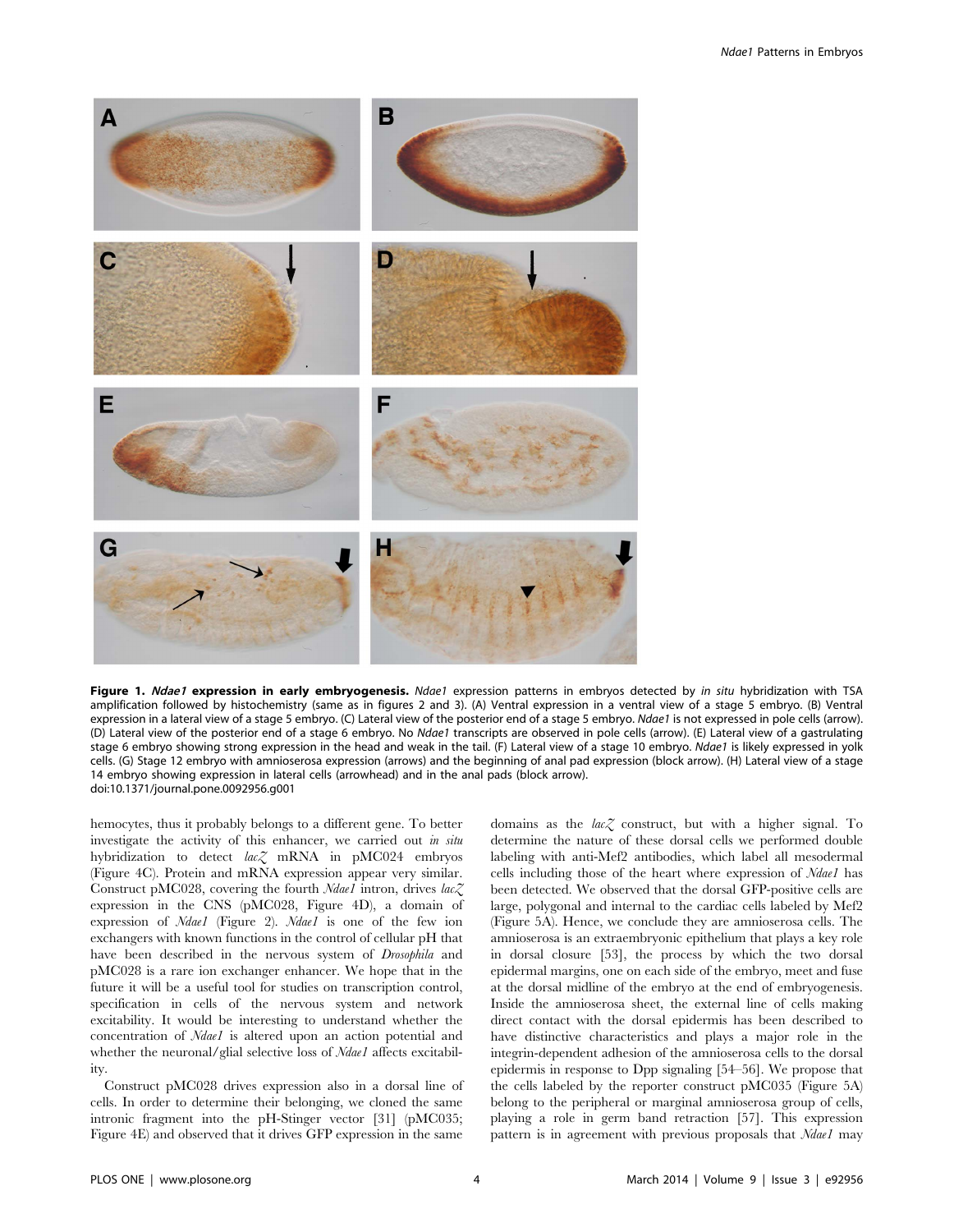

Figure 2. Ndae1 expression in stage 15-16 embryos. (A) Lateral view of a stage 15 embryo showing expression in the CNS, in lateral cells and in the anal pads. (B) Ventral view of a stage 16 embryo expressing Ndae1 in the CNS, in lateral cells and in the anal pads. (C) Magnification of a ventral view of a stage 16 embryo expressing Ndae1 in the CNS and in lateral cells. (D) Magnification of the posterior end of a stage 16 embryo showing strong expression in the anal pads. Arrowheads: lateral cells. Block arrows: anal pads. doi:10.1371/journal.pone.0092956.g002

contribute to baso-lateral ion transport in Drosophila epithelia. Expression of Ndae1 in these cells might be too weak or transient to be detected even by enhanced in situ hybridization.

Both pMC028 and pMC035 constructs label also lateral cells (Figures 4D and 4E) that resemble a domain of expression of Ndae1 (arrowheads in Figures 1H and 2). To learn more about the identity of these lateral cells we stained pMC035 embryos with anti-GFP and anti-22C10 antibodies (Figures 5B and 5C), which at the end of embryogenesis label several CNS neurons, PNS neurons and sensory neurons [58]. However, at dorsal closure, these lateral cells were not labeled with 22C10, but are interestingly in very close apposition, immediately below the



**Figure 3.** *Ndae1* **expression in mutants of the DV pathway.** (A) dl<sup>1</sup>/dl<sup>4</sup> embryo. (B) Tl<sup>10B</sup> embryo. (C) twi<sup>1</sup> embryo. (D) sna<sup>18</sup> embryo. Ndae1 is not expressed in dl, twi and sna mutants, while it is expressed ectopically in Tl mutants. (E) Overstained dl<sup>1</sup>/dl<sup>4</sup> embryo in which residual anterior expression is observed. All embryos are at cellular blastoderm (stage 5). doi:10.1371/journal.pone.0092956.g003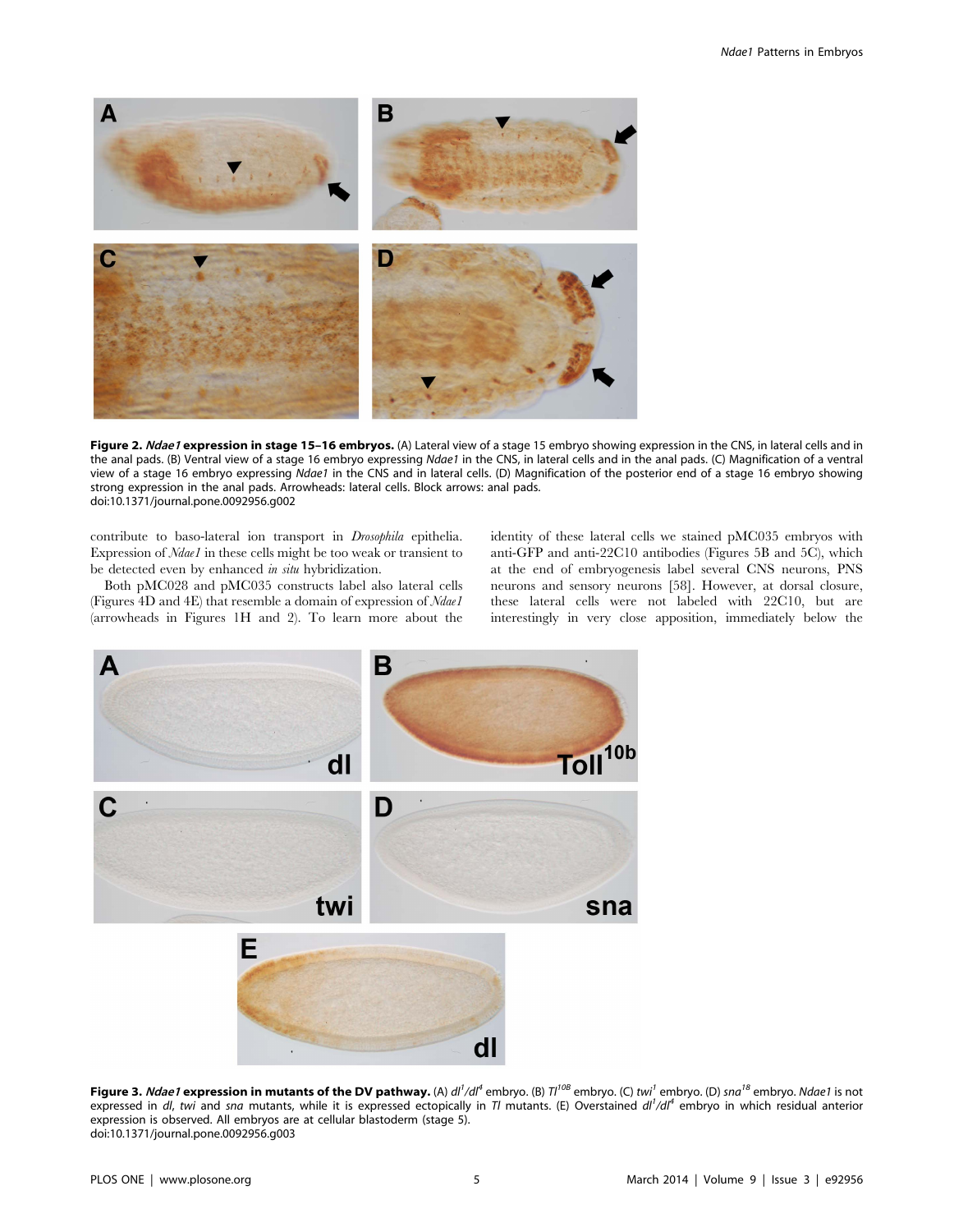

Figure 4. Cis-regulatory sequence analysis of Ndae1. (A) Genomic region of Ndae1 (2L:7223328..7249343 in the R5.50 Drosophila genome sequence). Two of the nine splicing variants of Ndae1 transcripts are represented. Genomic fragments cloned in reporter constructs are indicated by black or green lines corresponding to lacZ or GFP reporter constructs, respectively. Below each fragment there are representative stained embryos. Crossed lines indicate those fragments that do not drive any expression. Reporter constructs expression patterns are detected by immunohistochemistry. (B, C) b-Galactosidase (B) and lacZ mRNA (C) expression directed by pMC024 in rapidly changing cells from stage 10 until stage 15, likely being hemocytes. pMC028 (D) and pMC035 (E) drive expression in the CNS, in lateral cells (arrowheads) and in a dorsal line of amnioserosa cells (see figure 5). Fragments pMC025 (F), pMC027 (G) and pMC029 (H) drive the same expression pattern in the anal pads. doi:10.1371/journal.pone.0092956.g004

22C10-positive cells (Figure 5B). We also found that these cells do not belong to the mesoderm, as they are not labeled by anti-Mef2 antibodies (Figures 5D and 5E).

Moreover, three overlapping constructs in the 5' region (pMC025, pMC027 and pMC029) drive expression in the anal pads (Figures 4F-H), a domain of expression of Ndae1 (Figure 2). Because the anal pads are involved in osmoregulation [59–61], this enhancer may be very useful to study the contribution of Ndae1 to osmotic balance in Drosophila and its role in the stress response due to changes in osmolarity of the medium.

Finally, none of the constructs reported expression at early blastoderm stages. We conclude that this blastoderm enhancer is probably lying in a genomic region far from the gene itself. We have not found any enhancer even for the pole cells, mesectoderm, Malpighian tubules, gut and heart where Ndael had been previously described to be present [18,32], nor did we detect Ndae1 expression in these tissues. This could be due to the different techniques used or to a high instability of the Ndae1 mRNA.

#### Conclusions

Altogether, the data presented here indicate that Ndae1 is under tight control during development. Some expression domains previously found have not been validated by our sensitive in situ hybridization procedure. We have revealed that the ventral blastoderm expression of Ndae1 is regulated directly or indirectly by the classical DV pathway through dl, Toll, twi and sna, which had not been previously reported. Moreover, we have presented a sequential cloning of the whole genomic region of Ndae1 in order to reveal all the areas positive for enhancer activity. The Ndae1 enhancers found, especially the anal pads and CNS ones, provide new tools to validate future studies of cis-regulatory sequence prediction at a genome wide scale and to study Ndae1 function. The different requirements of *Ndae1* in different neuron and/or glia adult subtypes as well as its role in network excitability in embryos and adult flies should be further explored. In addition, it would be interesting to understand whether *Ndae1* is altered in fly models for epilepsy or neurodegenerative diseases.

#### Supporting Information

**Text S1** Detailed protocol to carry out *in situ* hybridization with tyramide amplification on Drosophila embryos. (PDF)

#### Acknowledgments

We thank our colleagues for their continuous support, the Bloomington Stock Center for fly stocks and the Drosophila Genome Research Center for DNAs. Volker Hartenstein is greatly thanked for advice on expression patterns. We are grateful to Angela Algeri for critical reading of the manuscript and to Alain Robichon for his generosity. At the time of this work, M. C. was an Assistant Telethon Scientist of the Dulbecco Telethon Institute and a Chargé de Recherche de 1<sup>ère</sup> Classe in leave of absence from CNRS.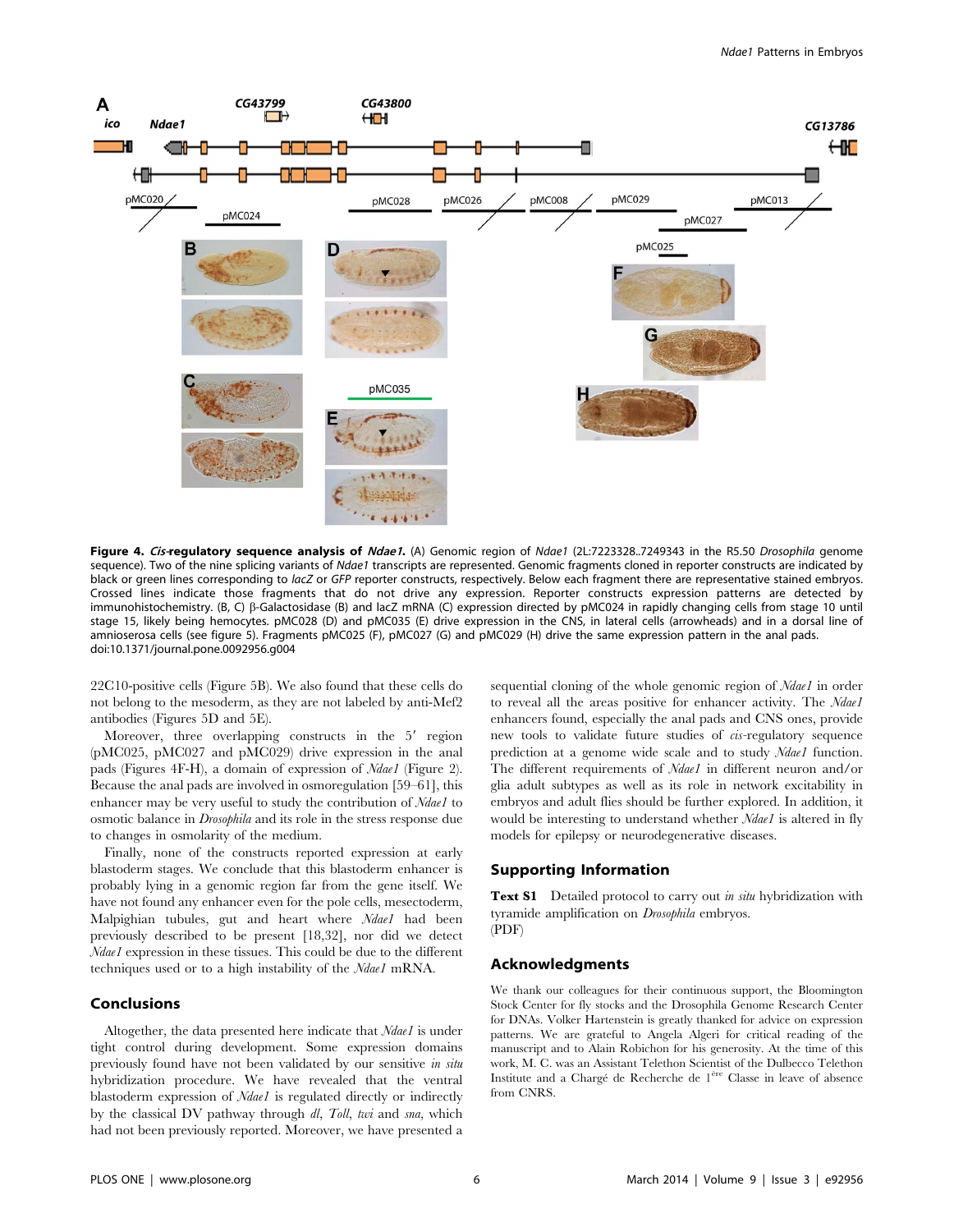

Figure 5. GFP expression driven by the fourth Ndae1 intron. All embryos carry the pMC035 reporter construct and are stained by immunofluorescence with anti-GFP antibodies (green). (A) Magnification of a dorsal view of a stage 14 embryo double-stained with anti-Mef2 antibodies (red), labeling muscle cells including the cardiac tube. GFP is expressed in amnioserosa cells. (B) Lateral view of a stage 16 embryo double labeled with anti Mef-2 antibodies (red). (C) Magnification of a boxed portion of embryo in (B). The GFP-positive cells do not overlap the Mef-2 positive cells. (D) Lateral view of a stage 16 embryo double labeled with 22C10 antibodies (red). (E) Magnification of a boxed portion of embryo in (D). The GFP-positive cells lay below the 22C10-positive neurons. doi:10.1371/journal.pone.0092956.g005

#### Author Contributions

Conceived and designed the experiments: MC LP. Performed the experiments: MFT CT MC DS. Analyzed the data: MFT LP MC.

#### References

- 1. Fowlkes CC, Hendriks CLL, Keränen SVE, Weber GH, Rübel O, et al. (2008) A quantitative spatiotemporal atlas of gene expression in the Drosophila blastoderm. Cell 133: 364–374. doi:10.1016/j.cell.2008.01.053.
- 2. Segal E, Raveh-Sadka T, Schroeder M, Unnerstall U, Gaul U (2008) Predicting expression patterns from regulatory sequence in Drosophila segmentation. Nature 451: 535–540. doi:10.1038/nature06496.
- 3. Frise E, Hammonds AS, Celniker SE (2010) Systematic image-driven analysis of the spatial Drosophila embryonic expression landscape. Mol Syst Biol 6: 345. doi:10.1038/msb.2009.102.
- 4. Buecker C, Wysocka J (2012) Enhancers as information integration hubs in development: lessons from genomics. Trends in Genetics 28: 276–284. doi:10.1016/j.tig.2012.02.008.
- 5. Naval Sanchez M, Potier D, Haagen L, Sánchez M, Munck S, et al. (2013) Comparative motif discovery combined with comparative transcriptomics yields accurate targetome and enhancer predictions. Genome Res 23: 74–88. doi:10.1101/gr.140426.112.
- 6. Herrmann C, Van de Sande B, Potier D, Aerts S (2012) i-cisTarget: an integrative genomics method for the prediction of regulatory features and cisregulatory modules. Nucleic acids research 40: e114. doi:10.1093/nar/gks543.

Contributed reagents/materials/analysis tools: MFT LP MC. Wrote the paper: MFT MC.

- 7. Ganetzky B (2000) Genetic analysis of ion channel dysfunction in Drosophila. Kidney Int 57: 766-771. doi:10.1046/j.1523-1755.2000.00913.x.
- 8. Marban E (2002) Cardiac channelopathies. Nature 415: 213–218.
- 9. Cerrone M, Napolitano C, Priori SG (2012) Genetics of ion-channel disorders. Current opinion in cardiology 27: 242–252. doi:10.1097/HCO.0b013e328352429d.
- 10. Créton R, Kreiling JA, Jaffe LF (2000) Presence and roles of calcium gradients along the dorsal-ventral axis in Drosophila embryos. Dev Biol 217: 375–385. doi:10.1006/dbio.1999.9542.
- 11. Fontenele M, Carneiro K, Agrellos R, Oliveira D, Oliveira-Silva A, et al. (2009) The Ca2+-dependent protease Calpain A regulates Cactus/I kappaB levels during Drosophila development in response to maternal Dpp signals. Mech Dev 126: 737–751. doi:10.1016/j.mod.2009.04.005.
- 12. Pym ECG, Southall TD, Mee CJ, Brand AH, Baines RA (2006) The homeobox transcription factor Even-skipped regulates acquisition of electrical properties in Drosophila neurons. Neural Dev 1: 3. doi:10.1186/1749-8104-1-3.
- 13. Wolfram V, Southall TD, Brand AH, Baines RA (2012) The LIMhomeodomain protein islet dictates motor neuron electrical properties by regulating K(+) channel expression. Neuron 75: 663–674. doi:10.1016/ j.neuron.2012.06.015.